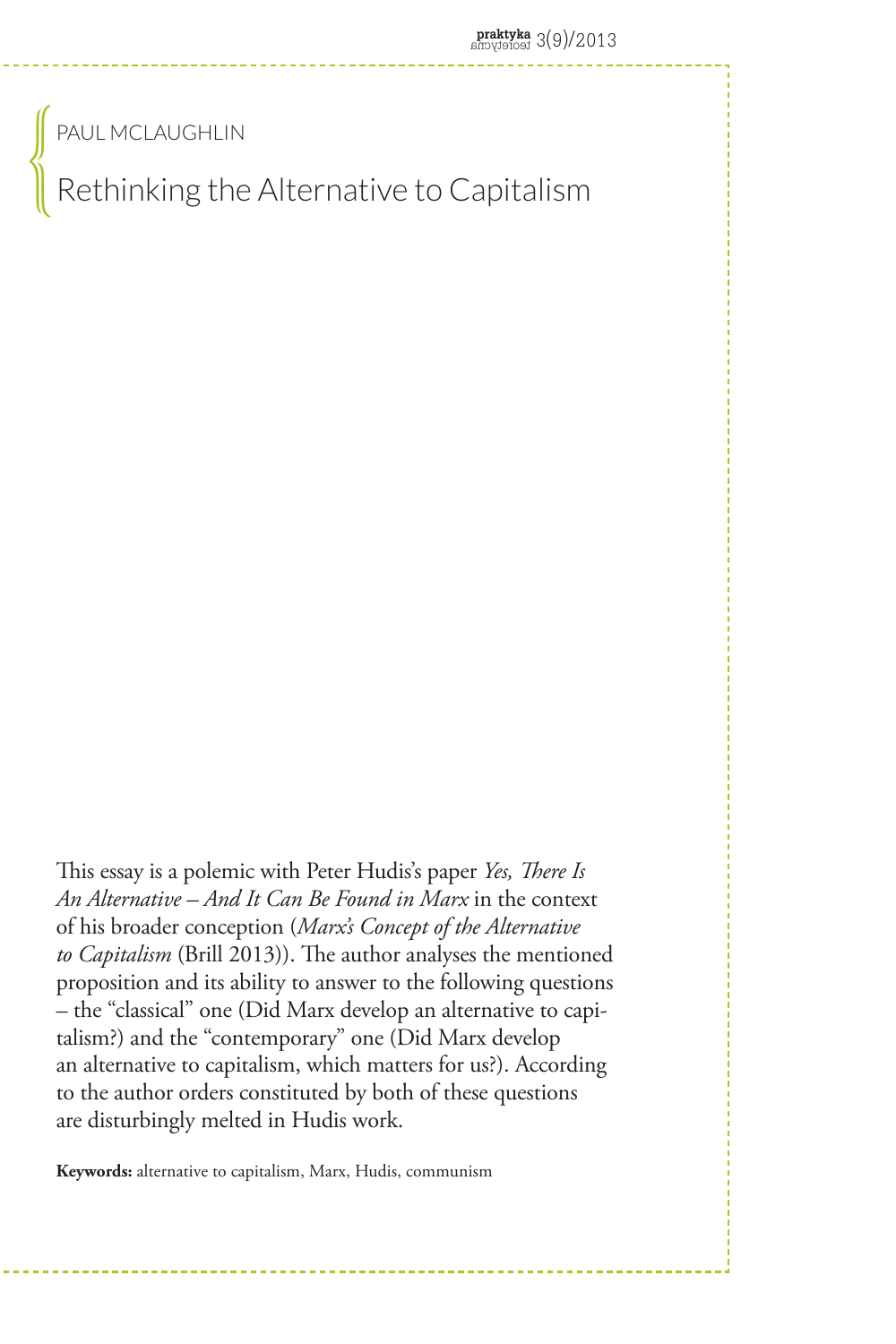On the face of it, Peter Hudis asks a very straightforward question in his recent book and the related article in this volume: Does Marx present an account of the alternative to capitalism? (Answering in the affirmative, the question follows: What is it?)<sup>1</sup> However, this question is arguably conflated with another – to my mind, quite distinct – question: Does Marx present an account of the alternative to capitalism *that speaks to us*? (Again answering in the affirmative, the question follows: In what way?)<sup>2</sup> This conflation of what we might call the Classical Question and the Contemporary Question is suggested by the following passage:

[...] is it conceivable that Marx could remain the philosopher of the era without being able to teach us anything about what should replace capitalism? Is it really plausible that the foremost critic of capital had nothing to say to the effort to envision its transcendence?<sup>3</sup>

We need to assume a number of things here: (1) that Marx was (or is) *the* philosopher of some era; (2) that the era in question can be defined in terms of capitalism; (3) that this era includes our time as well as Marx's; (4) that this era (or capitalism) is a suitable subject for philosophical inquiry; and (5) that Marx was in the business of philosophizing about this subject (*throughout* his intellectual career). Assumptions (2) and (3) are *relatively* uncontroversial. Assumptions (1), (4), and (5) are highly controversial. Nevertheless, I accept these assumptions for present purposes (with certain reservations about assumption (5) that will become apparent in what follows). I also claim, in response to Hudis, that (a) it is quite plausible that Marx (understood as Philosopher of the Era) had nothing – or, at least, nothing of significance – to say about the transcendence of capitalism and (b) it is perfectly conceivable that Marx has nothing – or, at least, nothing of significance – to teach us about the

<sup>1</sup> Hudis states that he intends "to survey Marx's work with one aim: to see what implicit or explicit indications it contains about a future, non-alienating society." See Peter Hudis, *Marx's Concept of the Alternative to Capitalism* (Leiden: Brill, 2012), 5.

<sup>2</sup> The conflation is evident when, at the close of his introductory chapter, Hudis reframes his project in terms of an attempt "to discern whether [Marx] has a distinctive concept of a new society *that addresses the realities of the twenty-first century*." See Ibid., 35.

<sup>3 &</sup>quot;Yes, There Is An Alternative – And It Can Be Found in Marx", 7. Arguably, the very title of this article reflects the conflation in question. See Peter Hudis, "Yes, There Is An Alternative – And It Can Be Found in Marx", *Praktyka Teoretyczna* 9 (2014): XXX.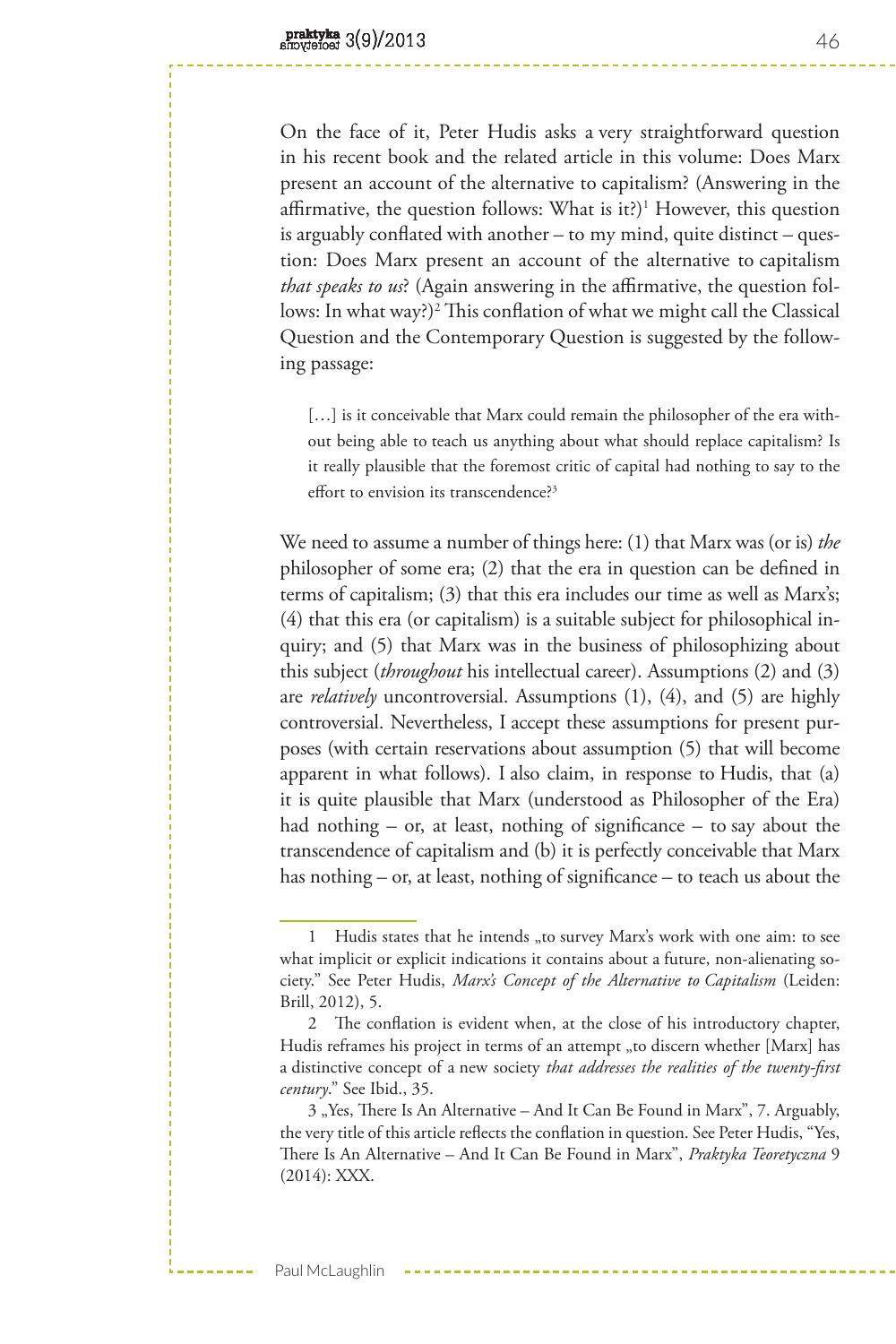alternative to capitalism. At any rate, many  $-$  if not the majority  $-$  of scholars have found these things plausible and conceivable. One might reasonably argue, for instance, that Marx was simply a critic – albeit "the foremost critic" – of capitalism, who offered a (more or less) scientific diagnosis of the contradictions of capitalism (or even a moral critique of its ills), but had nothing of significance to say about its alternatives to us or even to his contemporaries.

Hudis presents some arguments in his book (though not his article) for the "implausibility" of Marx not having anything to say about the transcendence of capitalism. These arguments are rather difficult to disentangle, but three may be identified.<sup>4</sup> The first argument concerns the inevitable normative content of descriptive claims (in this case, about the future). Hudis writes: "That (Marx) said relatively *little* about the future (…) has been wrongly interpreted to mean that he said *nothing* about the future." Granted, if Marx said a little about the future, he did not say nothing about it (though saying a little does not necessarily equate to saying anything of significance). But, worse than this, "it has been wrongly interpreted to mean that one *ought* not to say anything about the future – presumably because normative considerations and 'oughts' are out of place for 'socialists' and 'historical materialists'." This particular line of interpretation is, however, "selfrefuting" because every descriptive claim contains normative content; in fact, "Normative considerations are as inescapable as language itself, precisely because what *ought* to be is inscribed within what *is*." This argument is difficult to sustain. Are we to maintain that, say, the descriptive claims of a meteorologist about the future (strictly speaking, predictive claims like – it might be argued – those of Marx) necessarily have normative content? What of the following proposition: "Owing to our analysis of today's (largely wet) climatic conditions, we declare that tomorrow's conditions will be very different (not-wet)"?

The second argument for the implausibility of Marx not having anything to say about the transcendence of capitalism, which is seemingly run together in the text with the first, concerns the inevitable futuristic dimension of criticism of the present. Hudis writes: "Much as (Marx) may have wanted to avoid speaking about the future, he often found it necessary to do so *precisely because the elements of the future are contained within the very structure of the present* that he subjected to such careful and painstaking critical examination." However, even if this is so – necessarily so – it does not follow (as we have already indicated)

<sup>4</sup> Hudis, *Marx's Concept of the Alternative to Capitalism*, 211–212.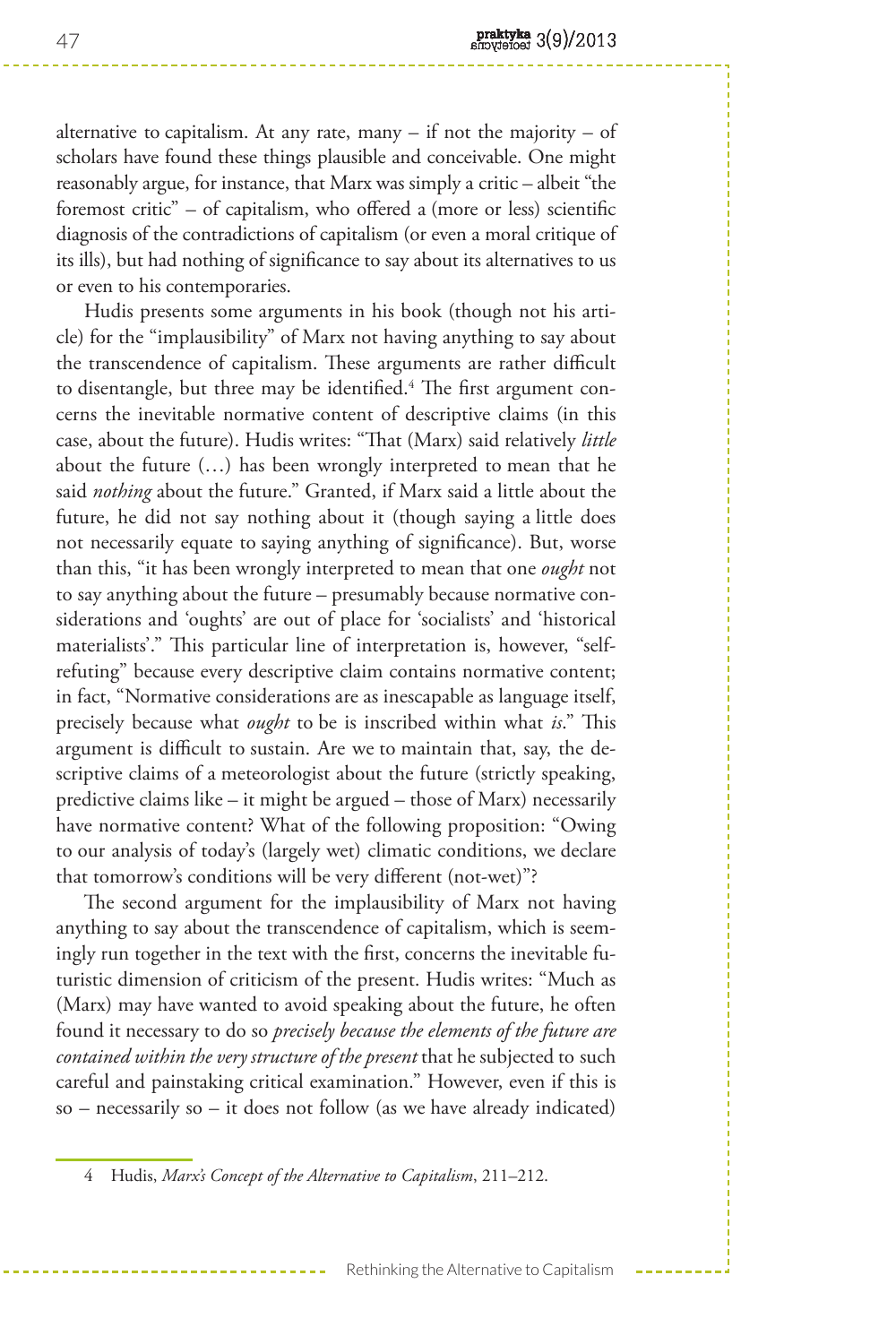that the futuristic dimension in Marx's work is of a normative or prescriptive type. We might regard Marx like the reluctant meteorologist who is forced to make limited descriptive or predictive claims about the future: claims to the effect that, if the present is unsustainably x, y, and z (a critical judgement about the present), the future – an alternative future worthy of the name – will be not-x, y, and z (a predictive judgement about the future). It is difficult, in any event, to see why this must be so: why a critical judgement (in the relevant "scientific" sense that may be taken to apply to Marx) about the present necessarily commits one to saying anything (even of a descriptive nature) about the future. The reluctant meteorologist might pluck up some courage and refuse to make even limited descriptive or predictive claims about the future – when all he really wants to do is to make sense of present conditions (interestingly unstable conditions, for example). In any case, even if Marx was in the business of philosophizing about capitalism, and his criticism of the capitalist present was of a normative variety (though it need not be so, as I will argue below), it is difficult to see why this should entail a futuristic dimension to his work. If the moral philosopher says that features x, y, and z of capitalism are wrong, he or she is hardly required as a matter of necessity to say anything – or anything of significance – about an alternative world in which, in principle, features x, y, and z are absent; beyond saying, at most, that such a world would be desirable (to that extent).

The third argument for the implausibility of Marx not having anything to say about the transcendence of capitalism concerns the inevitable normative dimension of criticism of the present. Hudis writes: "Marx definitely understood his role as delineating the 'law of motion'of capitalism towards its collapse, but the very fact that he analysed it with this aim in mind suggests that he approached his subject matter with the conception of the necessity for its transcendence." This is fine: Marx predicted the "collapse" of capitalism; he thought this collapse had to happen (for specific reasons). But Hudis continues:

If he did not have a specific kind of *future* in mind, why would he have adopted the specific argumentative approach found in his greatest theoretical work, *Capital*, which centres upon tracing out the processes towards *dissolution* of a given social phenomenon? Marx's entire vantage point hinges on not just *having*, but also being *committed* to, a specific vision of the future.

It is not clear why a judgement – one that may in itself be descriptive or predictive – of "collapse" or "dissolution", or a delineation or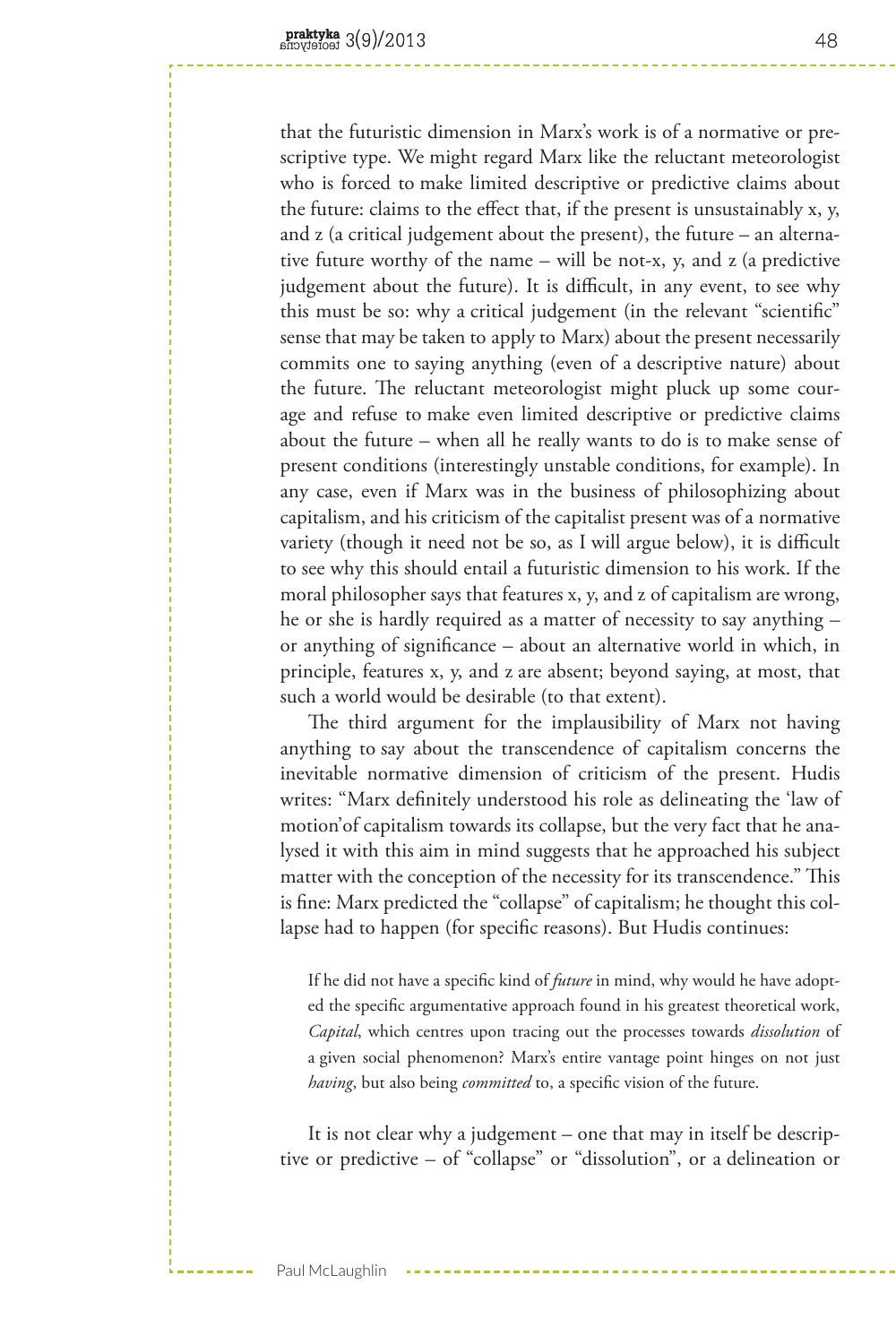tracing of an anticipated process towards the same, necessarily requires a "vision" – let alone a normative or prescriptive vision – of "a *specific* kind of future". I predicted the collapse of the Irish economy – for fairly unsophisticated reasons, in comparison with Marx – without (I think it is fair to say) having any vision of the alternative to that economy, let alone one to which I was committed or that I prescribed to others.

Overall, Hudis seems to believe that Marx *had* to talk about the future (from the second argument) and *had* to do so in normative terms (from the first and third arguments). His general case for the necessity of all of this is, I think, unconvincing. But this does not mean that Marx did not have anything to say about the transcendence of capitalism *as a matter of fact*. Whether he did so is a matter that the Classical Question addresses, not one that can be resolved *a priori*.

In any case, to return to the issue of Classical and Contemporary questions, even if Marx did have something of significance to say about the transcendence of capitalism (as a matter of fact), it does not follow that he has something of significance to *teach us* about the alternative to capitalism. (We assume here that transcendence-talk and alternative-talk amount to the same thing; that, say, the former is not processtalk while the latter is outcome-talk.) The reason for this is very simple. Even if we live in the same era as Marx, it does not follow that the perceived alternatives to capitalism are (or ought to be) fixed within this era. The fact is that we know more (or at least are in a position to know more) about the capitalist era and its possible alternatives than Marx. It is highly doubtful that Marx himself would now view capitalism and its possible alternatives in the same light. Marx was highly sensitive to historical developments, including those that were not – and perhaps could not have been – anticipated.

Of course, Hudis is not blind to this issue. At the conclusion of his article, he writes:

This does not suggest that Marx has the "answer" all worked out. We are the ones who have to work it out, on the basis of the realities of *our* time. But we can't build the roof without the foundation—which is supplied by the creative Mind of Marx.5

Therefore, we need to adapt Marx's (alleged) view of the alternative to capitalism to our circumstances; but we do not need to radically

<sup>5</sup> Hudis, "Yes, There Is An Alternative", XX.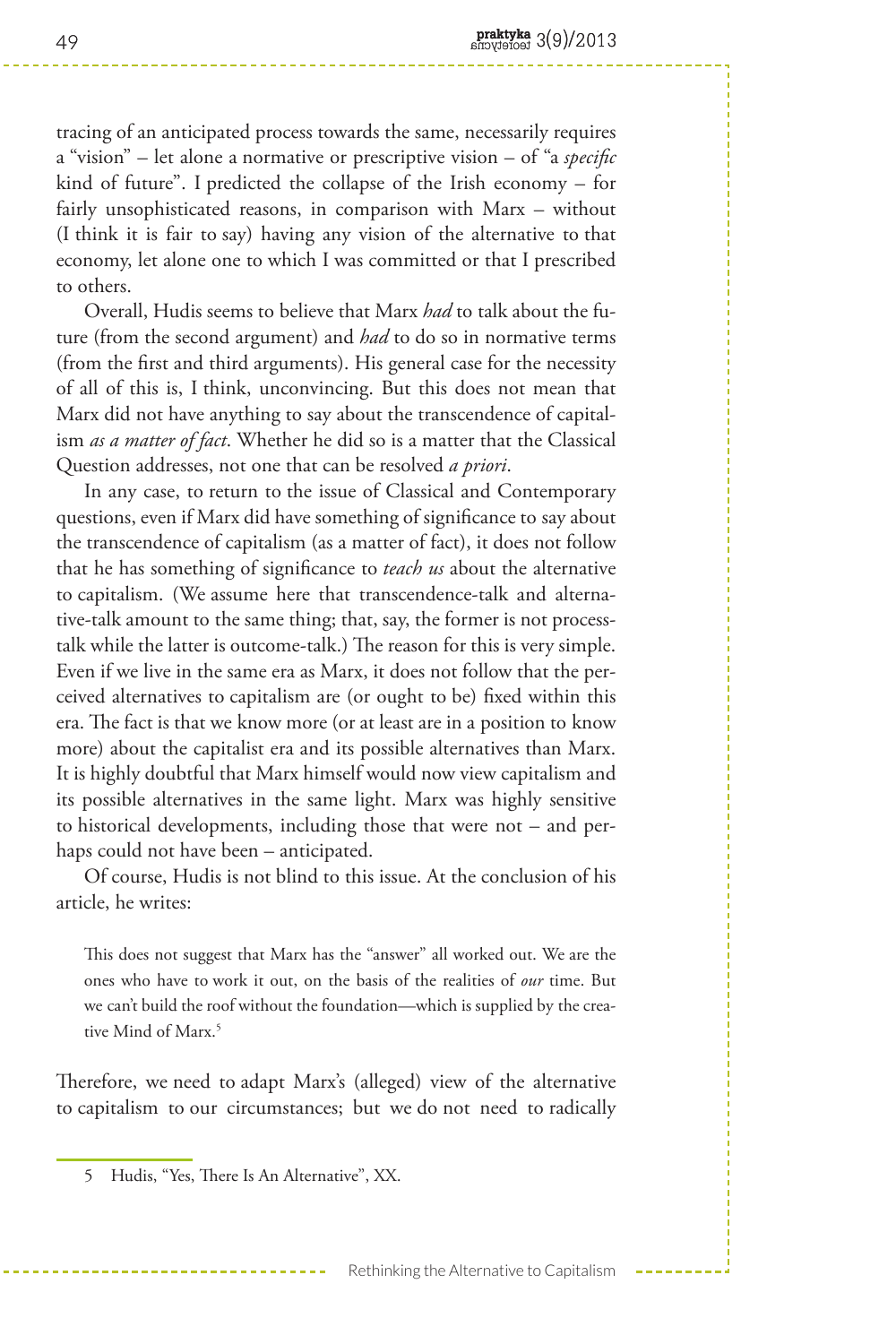revise it. In principle, this is a defensible position. But it is a *dual* position: a position about Marx's (alleged) "foundations" *and* the manner in which we might make use of them or build on them. These two aspects should be carefully distinguished, such that Marx is not presented as if he were speaking *directly* to us. And one way to distinguish these aspects is to distinguish carefully (more carefully than Hudis does, I feel) between the associated questions. The Classical Question, "Does Marx present an account of the alternative to capitalism?", is not the same as the Contemporary Question, "Does Marx present an account of the alternative to capitalism *that speaks to us*?" Of course, it makes no sense to attempt to answer the second question unless the answer to the first question is affirmative. For that reason, it is not surprising that Hudis has more to say about the history of ideas than contemporary politics. Nevertheless, it is clear that contemporary politics motivate his historical investigation. His interest in the Contemporary Question motivates his pursuit of the Classical Question,<sup>6</sup> such that – in this context – we might term the former the Motivating Question and the latter the Substantive Question. Again, these questions are non-identical and cannot be answered simultaneously. I shall look briefly at the Motivating Question before turning to the Substantive Question in an attempt to clarify it.

What motivates Hudis's project is the need for an account of the alternative to capitalism in a period of increased "anti-capitalist sentiment and agitation" brought about by "the realization that 'actually existing capitalism' has little to offer humanity except decades of economic austerity, declining living standards, and massive environmental destruction."7 As yet, no adequate alternative has been proposed. Consequently, we are drawn back to the greatest theorist of capitalism,

<sup>6</sup> Continuing on from the passage quoted in footnote 1, Hudis writes: "Why, one might ask, begin here at all? The reason is that Marx is not simply one of a number of important thinkers but the founder of a distinctive approach to the understanding of capitalism that retains its historical relevance so long as capitalism remains in existence […]. His work delineates the parameter of possibility for the study of capital – as well as of the alternative to it." (Hudis, *Marx's Concept of the Alternative to Capitalism*, 5–6.) Any interest in capitalism and its alternative today (the Contemporary Question) necessarily leads to the consideration of Marx (the Classical Question).

<sup>7</sup> Hudis, "Yes, There Is An Alternative", XX.... Hudis opens his book with a similar contextual statement concerning "the phenomenon of globalisation", the emergence of a global-justice movement", and "the worldwide financial and economic crisis that began in 2008". See Hudis, *Marx's Concept of the Alternative to Capitalism*, 1.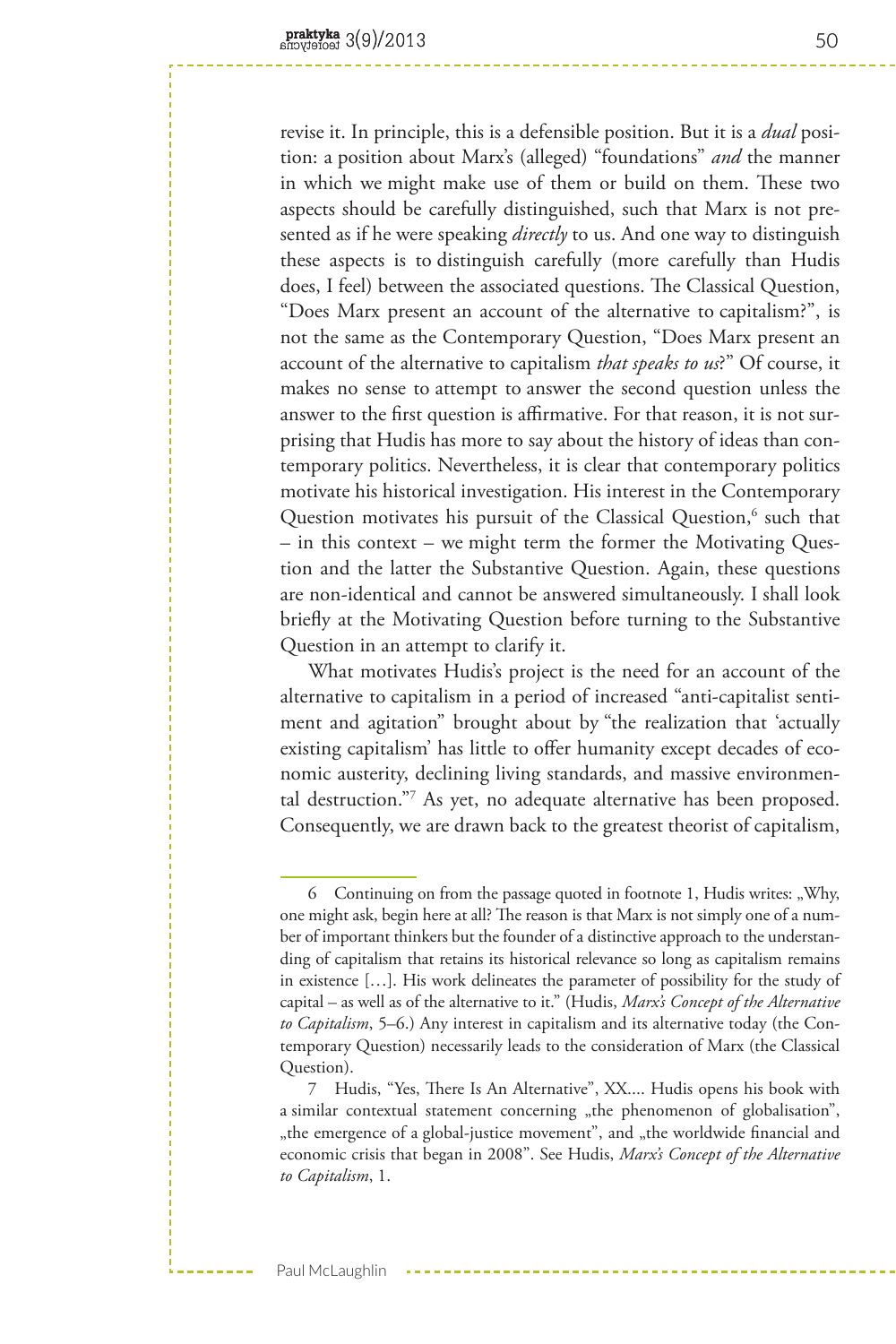Marx: *surely* he has something to teach us, the best part of a century and a half later! Hence, the Contemporary or Motivating Question. Hudis acknowledges that many scholars deny (perhaps absurdly, given the three arguments discussed above) that Marx had anything of significance to say about the alternative to capitalism (from which we might learn). Above all, they point to an anti-speculative or "anti-utopian" strain in Marx's writings: a stated resistance to "inventing 'blueprints about the future.'"8 However, with the increased availability of his writings in a post-communist context, there is, Hudis claims, an opportunity to reappraise Marx's understanding (if such he had) of the alternative to capitalism. In other words, we are now presented with an opportunity to revisit the Classical Question.

Having arrived at Hudis's basic *problem* (the Classical Question) and discussed his *motivation* for dealing with it (the Contemporary Question), we should consider his *method*. As the previous comment about the increased availability of Marx's writings indicates, Hudis's method is broadly textual. That is to say, Hudis does not attempt, for example, to identify a "concept of the alternative to capitalism" in Marx's political activity, as the explicit or implicit objective of that activity. He might have done so, perhaps quite fruitfully. Instead, he seeks to reexamine the full body of Marx's published and unpublished writings in order to identify this concept. There are obvious difficulties with this approach, however.9 For one thing, "Marx never wrote a book devoted to the alternative, and he was extremely wary about indulging in speculation about the future." Nevertheless, Hudis argues, "numerous comments and suggestions are found throughout his works about the transcendence of value-production and the contours of a postcapitalist future." The second difficulty is that these mere comments and suggestions do not (typically) amount to explicit claims about the alternative to capitalism. Hudis contends, however, that Marx's writings do "speak implicitly or indirectly to the matter in important ways"; specifically, his explicit critique of capitalism "rests upon an implicit understanding on his part of what human existence would consist of" in its absence. The third difficulty, closely related to the second, is that Marx's writings on capitalism seem entirely critical, so that positive claims concerning the alternative to capitalism are not *immediately* apparent. However, an appreciation of Marx's relationship to Hegel requires a subtler reading of his critique: an attempt to apprehend the positive content that it

<sup>8</sup> Ibid., 3.

<sup>9</sup> See Ibid., 4–5, where the following quotes in this paragraph can be found.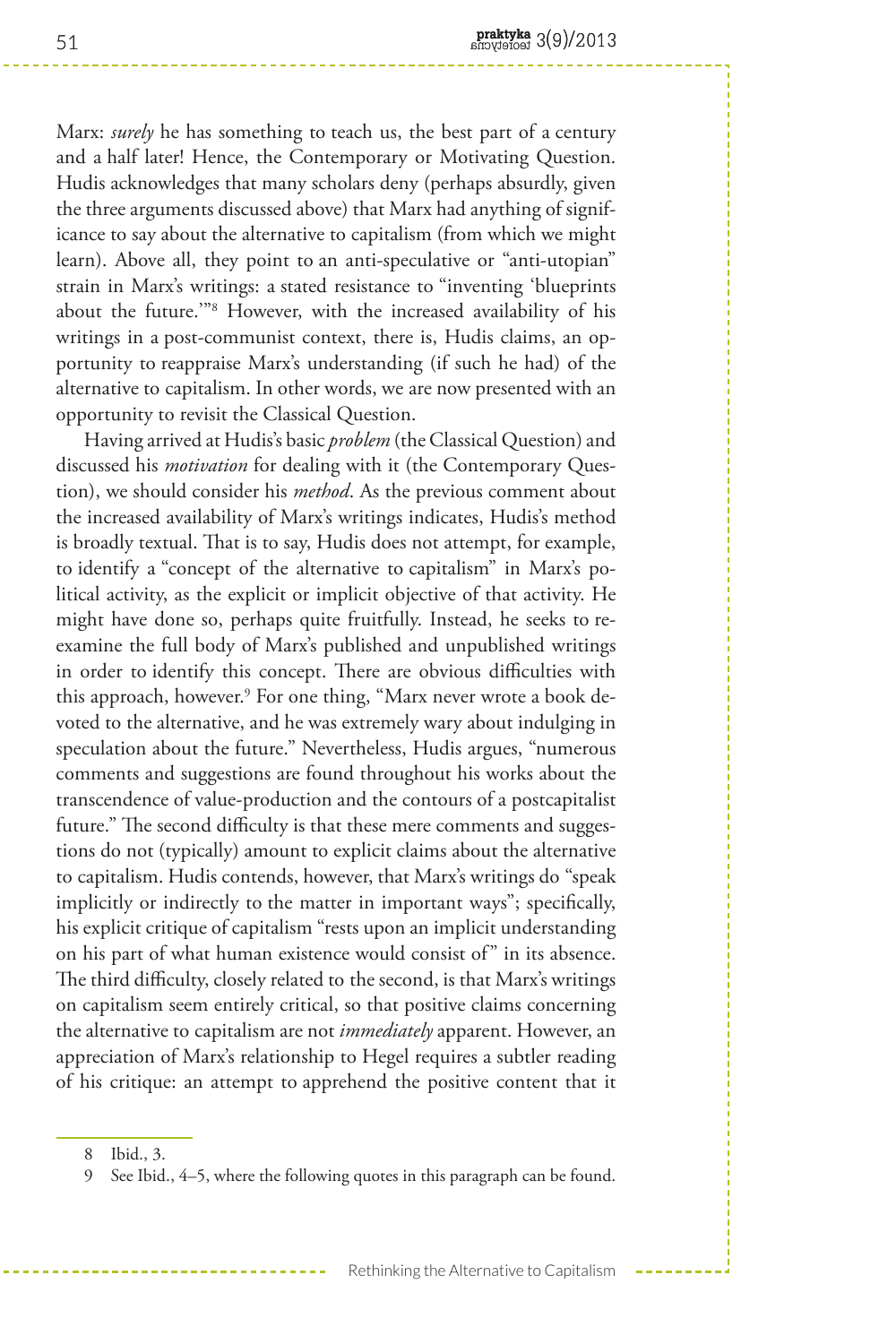*necessarily* yields. Hudis's textual approach can be characterized more precisely, therefore, as a process of dialectical reconstruction and comprehension of diffuse remarks from Marx's entire body of work.10

So, to turn to matters Substantive, how does Hudis answer the Classical Question? To put it bluntly, I am not sure that he really does answer it. Or, at any rate, I am not sure that he answers it by his own standards. There are two reasons for this. First, all that Hudis reveals about Marx's alternative to capitalism is *negative*. "Marx's concept of socialism or communism is,' his article tells us, 'based on the *abolition* of wage labour, capital and value production." The alternative to capitalism represents a "*break* from value production altogether." Marx therefore "reached for a totally new kind of society, one that would *annul* the prevailing concept of time in a capitalist society."<sup>11</sup> In the Conclusion to his book, he claims to have shown that "a coherent and vital concept of a new society is contained in the works of Marx." He then summarizes this concept – or the findings of the four chronologically arranged chapters in which he investigates it – in terms of: "strong *opposition* to any formation or situation in which individuals become dominated by social relations and products of their own making"; "*criticism* of the inversion of subject and predicate, which is evident from his early writings on the state and civil society [and] carries over into his *critique* of the economic formations of capitalism, in which the self-development of individuals becomes thwarted by the products of their productive activity"; "*criticism* (of) the domination of things over individuals, of dead labour over living labour, of the object over the subject"; and "(*opposition* to) capitalist commodity-production (and) also the system of value production upon which it is based". Hudis closes his summary paragraph on Marx's 'coherent and vital concept' of the alternative to capitalism in the following fashion:

Marx's *critique* of capital is part of a complex argument directed *against* all social phenomena that take on a life of their own and dictate the behaviour and actions of the social agents that are responsible for creating them.<sup>12</sup>

Thus, it appears that the alternative consists in the critique. The answer to the Classical Question – Does Marx present an account of the al-

Paul McLaughlin

The Classical Question, "Does Marx present an account of the alternative to capitalism?", is not the same as the Contemporary Question, "Does Marx present an account of the alternative to capitalism *that speaks to us*?"

<sup>10</sup> He is therefore bound to acknowledge at the end of his book that "This is not to say that Marx provides anything in the way of a detailed answer as to what is a viable alternative to capitalism." What he does provide are "crucial conceptual markers and suggestions" and (conflating Classical and Contemporary issues once again) these "can help a new generation chart its way towards the future". Ibid., 215.

<sup>11</sup> Hudis, "Yes, There Is An Alternative", XXX.

<sup>12</sup> Hudis, *Marx's Concept of the Alternative to Capitalism*, 207.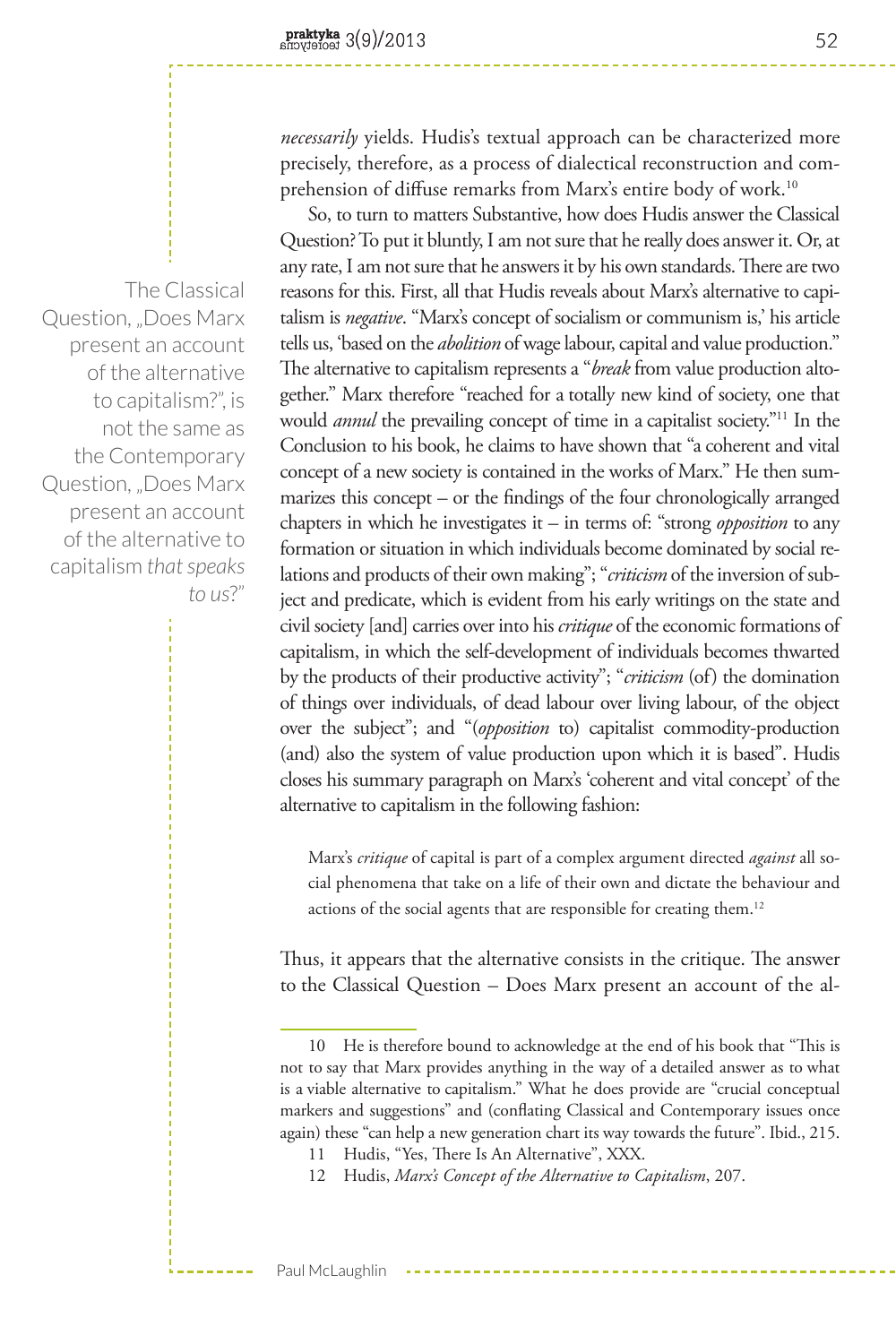ternative to capitalism? – is a resounding yes. The answer here to the follow-up question – What is it? – is criticism of capitalism for being x, y, and z (say, based on wage labor, capital and value production). In other words, the answer is confused, the answer to a different question entirely: What did Marx contribute to the study of capitalism? This is the question that Hudis actually answers – and answers in a very interesting and instructive manner. I do not intend to take issue with his answer here, but simply wish to clarify the kind of inquiry in which I think he is actually engaged. Granted, a project entitled *Marx's Concept of the Alternative to Capitalism* sounds a lot sexier than *Marx's Critique of Capitalism*, but that cannot be helped.

One might object that this interpretation of Hudis is unduly harsh. Perhaps we should offer a more charitable interpretation – even a more "dialectical" interpretation – of his answer to the Classical Question. Perhaps what Hudis is really saying  $-$  or saying that Marx is saying  $-$  is something like the following: capitalism is unsustainably or immorally x, y, and z (again, based on wage labour, capital and value production); therefore, a meaningful alternative to capitalism – either from the scientific or moral point of view – will be not-x, y, and z. It may be possible to flesh this idea out a little, stating (at the very least) what not-x, y, and z necessarily involve (for example, the *absence* of certain practices, relations, and institutions). However, this is probably the true extent of Marx's "coherent and vital concept of a new society" on such an interpretation. This may be the only sense in which we can say that "Marx's critique of political economy *illuminates* the positive content of a postcapitalist, non-alienated society."13 For what it is worth, I am sympathetic to this kind of interpretation of Marx, as well as the implied approach to social theory. However, Hudis himself appears to want more than this from Marx and social theory. (Hence my suggestion that he does not answer the Classical Question *by his own standards*.) In his article, he criticizes the "neo-Platonist" approach to the issue of the alternative to capitalism, an approach according to which "it can only (be) defined negatively, in terms of what it is not, since any effort to conceptualize positive content is beyond the reach of mere mortals." Hudis insists that it is not beyond our ability "to spell out more specifically the content of a possible post-capitalist society", and I think he is correct about this.<sup>14</sup> However, this does not tell us whether we *ought* to spell out such things or, more to the point, whether *Marx* was inclined to do so.

14 Ibid., XXX.

<sup>13</sup> Hudis, "Yes, There Is An Alternative", XXX.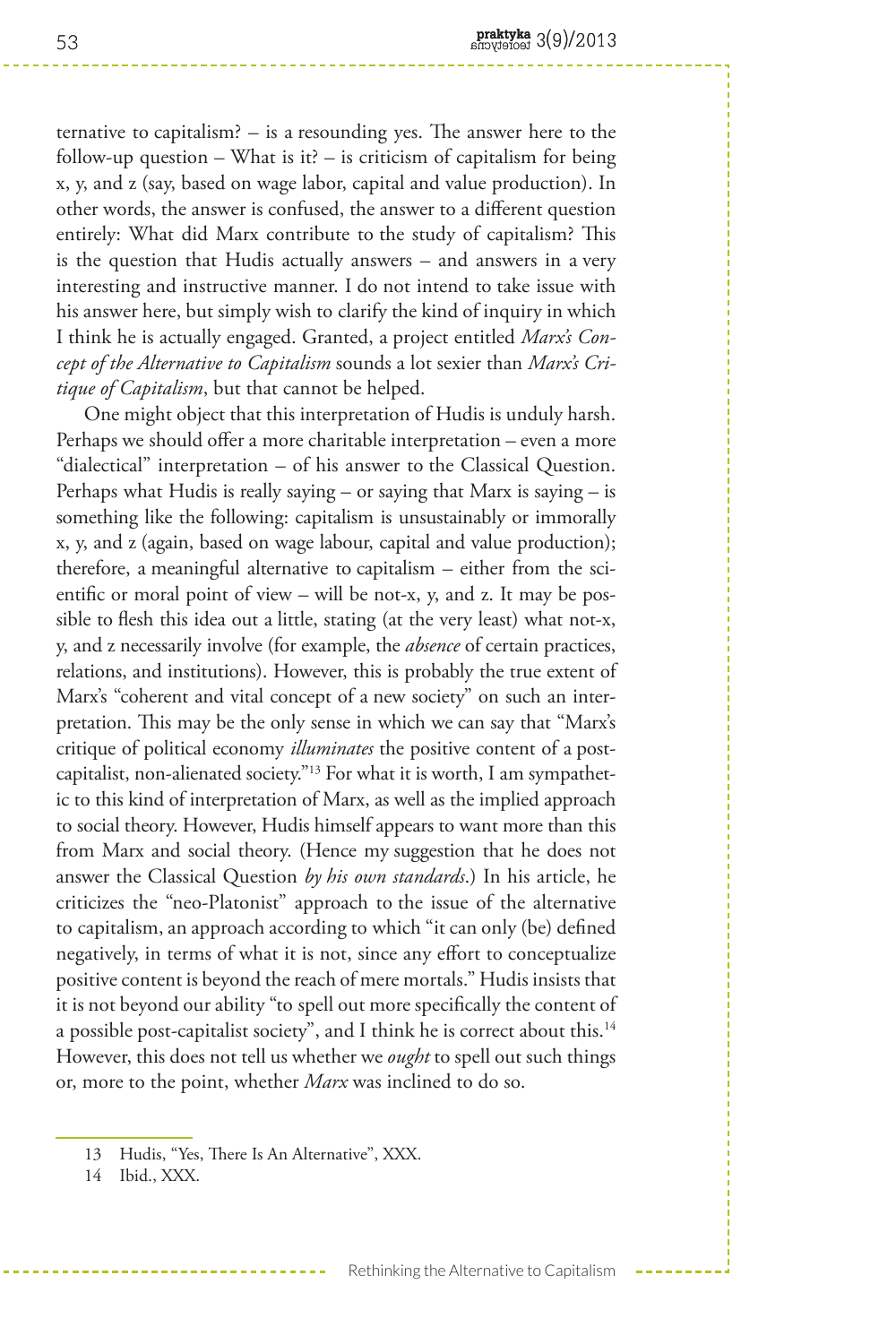The second reason why I believe Hudis does not actually answer the Classical Question is that – in his moralized reading of Marx's social theory – he confuses ethics and politics, or seems to believe that his quest for a socio-political alternative is satisfied by the identification of an ethical outlook. The latter, it appears, necessarily yields the former. Having outlined Marx's "coherent and vital concept of a new society" in the negative manner discussed above, Hudis continues:

Marx's philosophical approach, both to the critique of capitalism and to the delineation of its alternative, is rooted in a particular conception of *freedom*. Free development, for Marx, is not possible if human activity and its products take on the form of an autonomous power and proscribe the parameters in which individuals can express their natural and acquired talents and abilities.<sup>15</sup>

Hudis reiterates that Marx's ethic of freedom underpins his critique of capitalism for being x, y, and z. He adds (after a leap in reasoning) that Marx's "conception of a postcapitalist society is *therefore* radically different from what has characterised most approaches to 'socialism' and 'communism'" and that this conception is "*therefore* both expansive and visionary, in that it *excludes* any social formation that takes on an autonomous power at the expense of its creators."16 Hence, on the basis of a particular ethic, Marx develops a critique – that is, a moral rather than a scientific critique, according to Hudis – of capitalism for being x, y, and z, and an alternative to capitalism framed in negative terms, that is, in terms of the *exclusion* of x, y, and z. (We may note that Hudis makes much of the fact that this *negative* alternative is envisioned as occurring *in stages*. 17 Thus, the *complete exclusion* of x, y, and z will be *non-immediate*, according to Marx.) Marx's negative alternative may be defensible and adequate for certain theoretical or practical purposes (though Hudis appears to deny this), but it is hardly "expansive and visionary." That a negative socio-political vision is based on a positive ethic does not render the alternative itself "positive." Nor does supplementing the positive ethic of freedom with additional ethical principles, such as an imprecisely formulated principle of distributive justice, namely, the principle of distribution according to need that can be found in Marx's "most sustained, detailed, and explicit discussion of a postcapitalist society", his *Critique of the Gotha Programme*. 18 Put

<sup>15</sup> Hudis, *Marx's Concept of the Alternative to Capitalism*, 207–208.

<sup>16</sup> Ibid., 208–209.

<sup>17</sup> See Ibid., 190 and Hudis, "Yes, There Is An Alternative", XXX.

<sup>18</sup> Hudis, *Marx's Concept of the Alternative to Capitalism*, 187.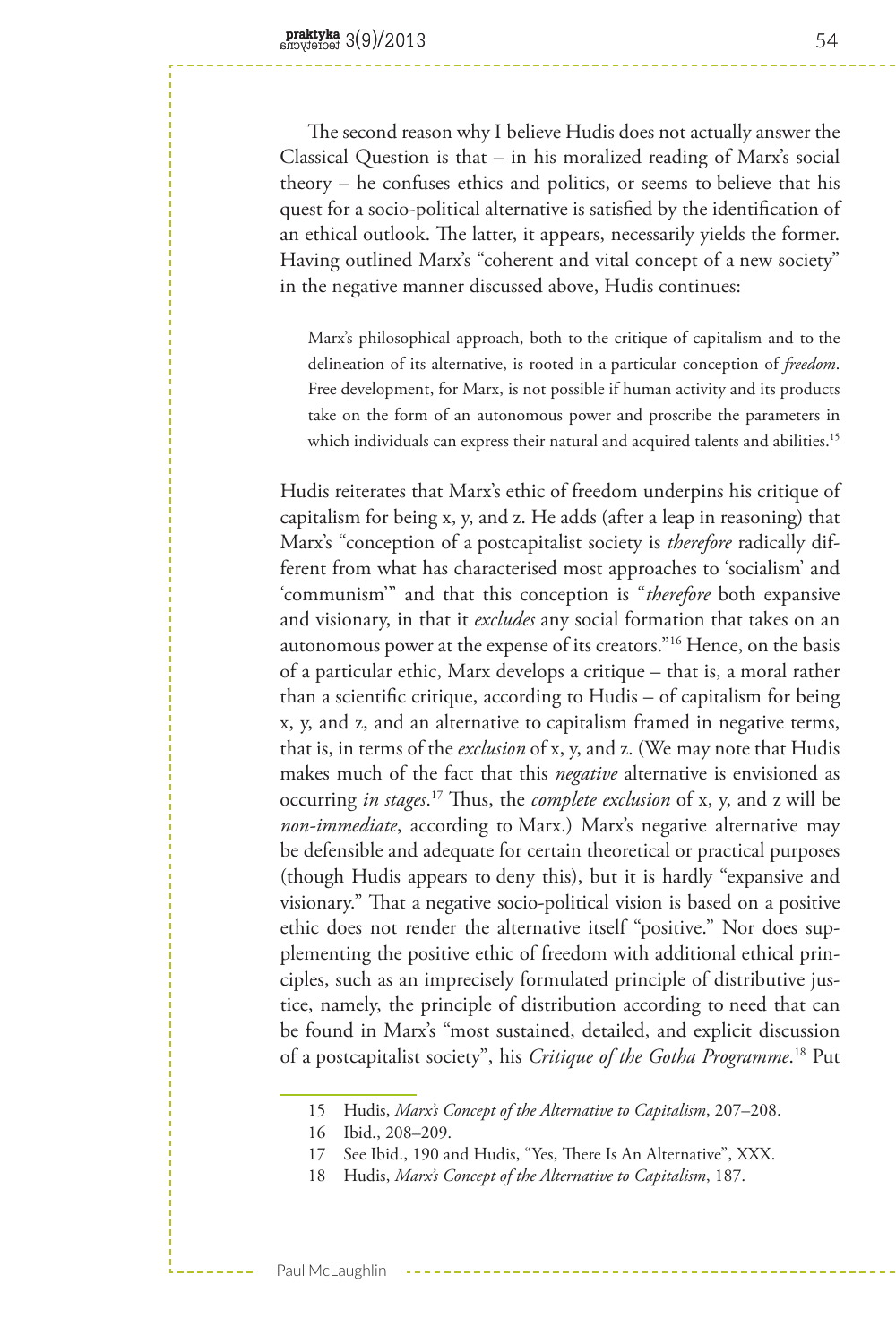simply, even if one (which is positively characterized) underpins the other (which is negatively characterized), *an ethic is not a politic*, nor does it entail such a thing.

I speculate that Hudis's failure to answer the Classical Question (by his own standards) may result from his omission to clarify this question at the outset. The attempt to answer the Classical Question, which was motivated by an interest in the Contemporary Question, should have been preceded by an attempt to answer the Clarificatory Question: What would it *mean* for Marx (or anybody else) to present an account of the "alternative" to capitalism (or any other social order)? This is the question that I will take up in the remainder of this article.

Without answering the Clarificatory Question, Hudis fails to establish success conditions for an answer to his question (i.e., the Classical Question). Therefore, it is unclear what would allow him to answer the question in the affirmative: a mere mention of a future society; a detailed account of a future society; or something else entirely. What constitutes an "alternative", at least in the context of (critical and revolutionary) social theory? In this context, we know that it is some kind of society or social order. Hudis flip-flops between the notion that Marx proposed an "expansive" and indeed "coherent" conception of an alternative social order and the notion that "he said relatively *little* about the future", that he does not provide "anything in the way of a detailed answer as to what is a viable alternative to capitalism."19 Regardless of the level of detail, we might wonder initially whether Hudis conceives of an "alternative" in normative and moral terms or in descriptive and predictive terms. It becomes apparent that the answer – a controversial answer in the case of Marx – is the former. An "alternative" is apparently a good social order, or at least one that (if imperfect) is meaningfully better than the present social order. It is one that does not exist in the present, but might (or perhaps must) do so in the future. Thus, we are concerned with the idea of *future social progress*: of future change for the better in the socio-political domain. At issue is the standard of betterment: the measure of such social progress. This is to be understood as a social vision or, more precisely, a social ideal – *not*, it should be emphasized, a moral ideal or conception of the good, which would be the standard of moral progress. Hudis arguably mistakes Marx's (supposed) moral ideal of freedom for a substantive social vision. The former may underpin the latter, but it is not the same thing.

<sup>19</sup> Ibid., 209, 207, 211, 215.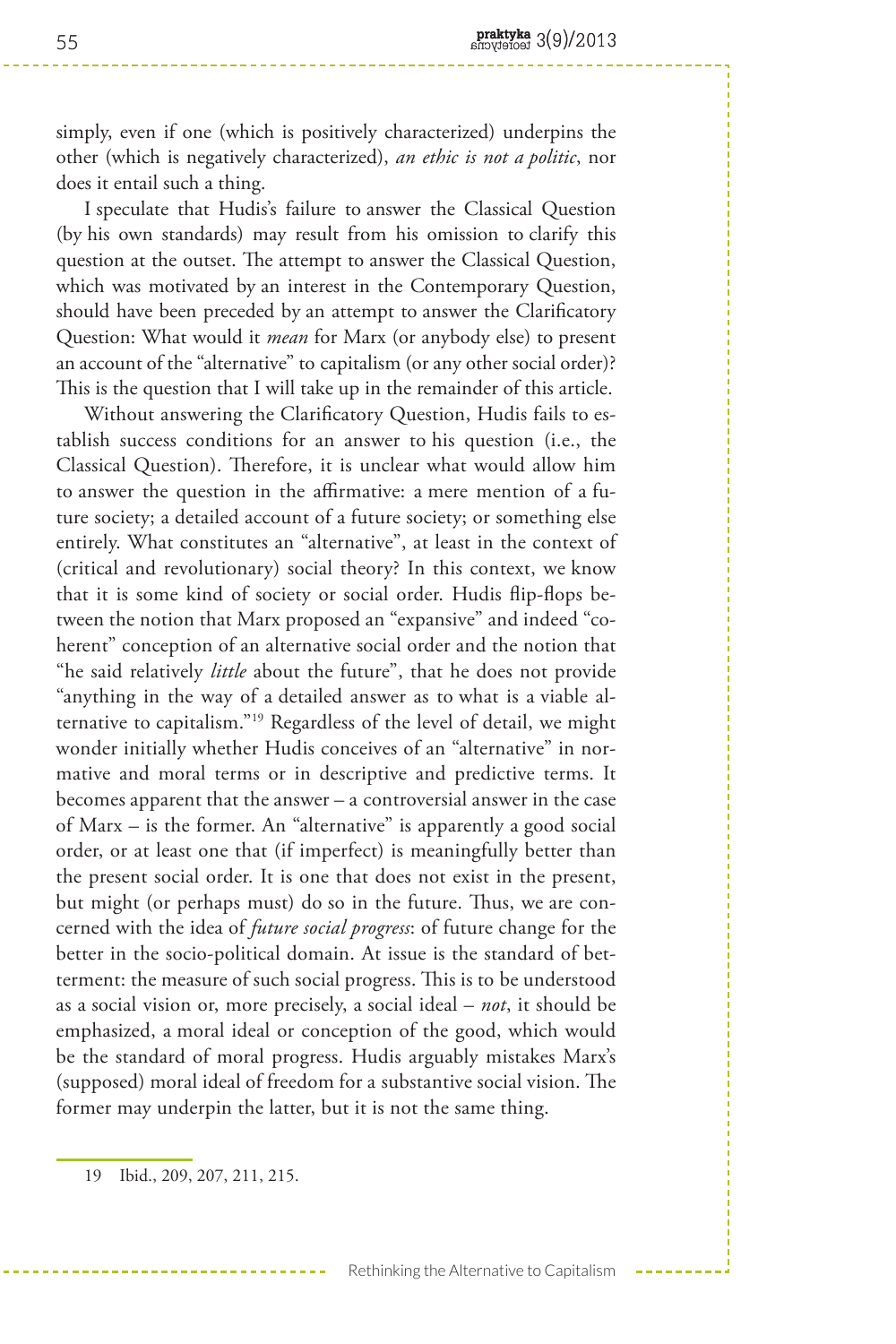We may now reformulate the Classical Question as follows: Does Marx have a social vision? Does he "envision" a desirable future social order?20 If the answer is affirmative, the question follows: What is it, or how detailed is it? Incidentally, the singularity of the relevant social vision – the singularity of the standard of betterment – is indicated by continual references to "*the* alternative to capitalism". Whether this means that Marx is seen to operate with a single standard (for theoretical purposes, say) or that there *is* only a single standard (a single direction in which future social progress can occur, at least according to Marx) is unstated.

Hudis's investigation of Marx's concept of the alternative to capitalism therefore points to two dimensions of his thought: a futuristic dimension; and a normative dimension. Hudis argues, as we saw above, that these are inevitable dimensions of a critical theory of the social present. We deny this. However, they *are* inevitable dimensions of a theory of future social progress: of *future* change *for the better* in the socio-political domain. Taking these dimensions in isolation, and examining the futuristic dimension first, we can distinguish three relevant issues: the *descriptive*, the *prescriptive*, and the *pragmatic* issues. The descriptive issue concerns the *predictability* of a given socio-political future. The prescriptive issue concerns the *desirability* of a given socio-political future. And the pragmatic issue concerns the *possibility* of a given socio-political future. The futuristic dimension in Marx's thought arguably covers all three of these issues. Marx might be seen – as theorist of history, politics, and revolution – to predict a postcapitalist future that is both possible and desirable. In this case, there would be a certain tension between the descriptive and pragmatic claims. Why, one might ask, worry about the possibility of that which is predicted to come about anyway? Why supplement philosophy of history with revolutionary theory? However, we need not worry about this problem here, since Hudis concentrates exclusively on the prescriptive issue: on the desirability of a given (postcapitalist) future. This brings us to the normative dimension of Marx's thought. What is the measure of that which is desirable, according to Marx? What is his social vision?

Generalizing somewhat about the normative dimension, one might ask three questions. The first, *logical* question is: *Must* a social theorist have a social vision? The second, *moral* question is: *Should* a social theorist have a social vision? And the third, *historical* question is:

<sup>20</sup> This would appear to be an appropriate verb, since Hudis uses it eleven times in his article.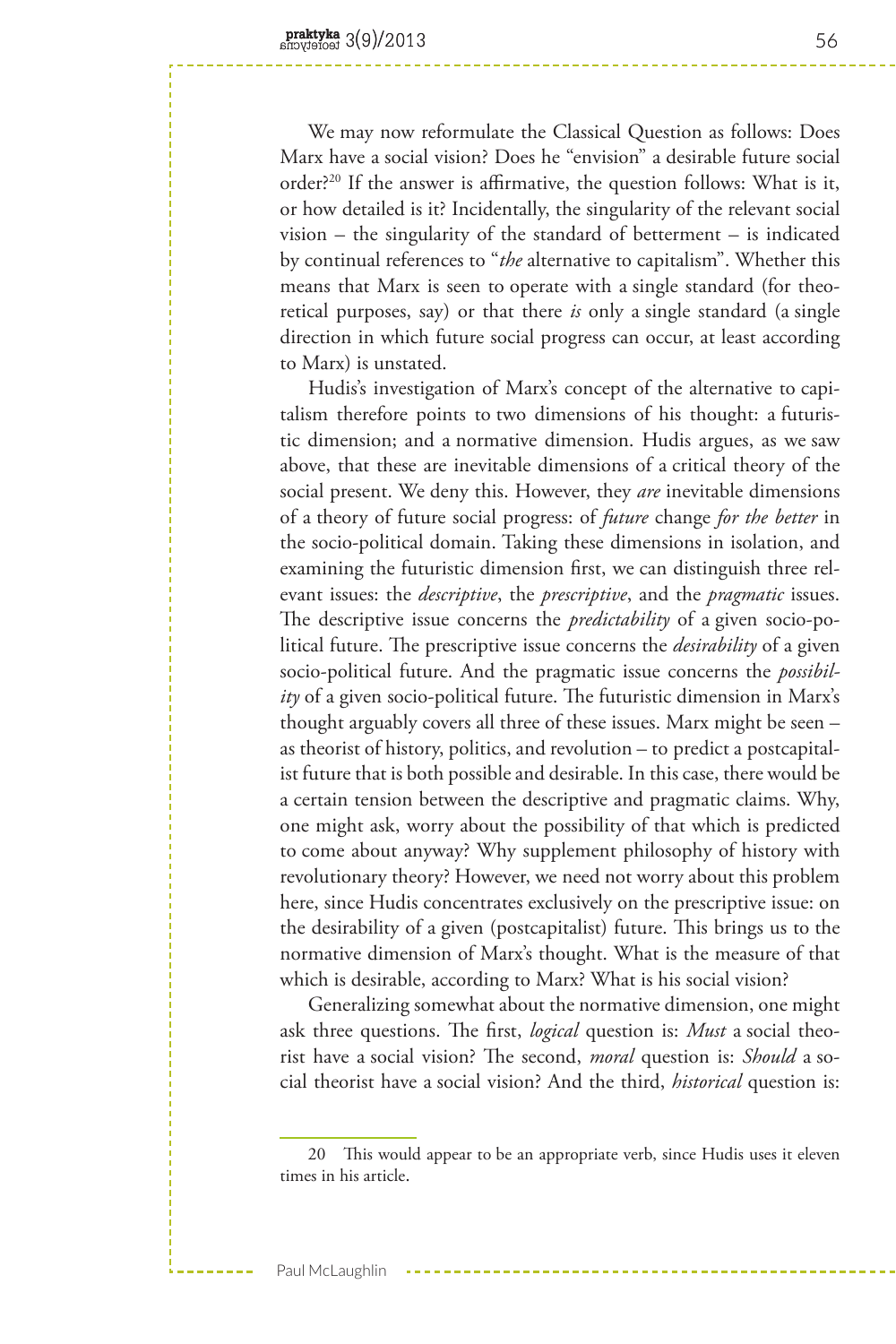*Does* a particular social theorist (in this case, Marx) have a social vision? Hudis appears to believe that the answer to the logical question is affirmative. I think otherwise, but acknowledge that a theorist of future social progress must have a social vision. Whether Marx actually is such a theorist is debatable. The answer to the moral question is similarly debatable. One might have independent reasons for believing that a social theorist should have a social vision, but, once again, this is not required by the very nature of social theory. The answer to the third question is precisely what is at issue. The third question is the reformulated version of the Classical Question. But the Clarificatory Question has still not been answered, beyond our replacement of "alternative" with "social vision" or "envisioned desirable future social order".

What, then, would it *mean* to have a "social vision"? Perhaps we have been too quick to identify it with "envisioned desirable future social order." After all, a social vision may be constituted by a social non-ideal as well as a social ideal. One might envision an apocalyptic or otherwise undesirable future social order. Thus, we can divide social visions (nonexistent future social orders or *utopias*<sup>21</sup>) into desirable and undesirable categories. The former – social ideals or *eutopias* – may be aesthetic, absolute, or regulative.<sup>22</sup> An aesthetic social ideal, in my sense, is presented as a wholly non-practical ideal: one which serves a purpose other than urging certain prospective social practice, but which nevertheless constitutes something desirable in itself. Examples may be found in science fiction and other literary forms.

An absolute social ideal, in my sense, is presented as a wholly realizable social ideal: one that captures – *in toto* – a possible (or even necessary) desirable future social order. We may be said to achieve *true* social progress when we realize this ideal fully. Absolute social ideals can be negative, positive, or combined. A negative absolute social ideal is one consisting in the negation of x, y, and z (that is, undesirable characteristics of a social order). With such an ideal, true social progress occurs when x, y, and z are completely negated. A positive absolute social ideal

<sup>21</sup> On the distinction – employed in the text below – between utopias, eutopias, and dystopias, see "Introduction", in *The Utopia Reader*, ed. Gregory Claeys and Lyman Tower Sargent, (New York: New York University Press, 1999), 1-5.

<sup>22</sup> For a discussion of the distinction between regulative and (what I am calling) absolute social ideals, see Dorothy Emmet, "The Perfect Society: Utopia or Regulative Ideal?" in *The Role of the Unrealisable: A Study in Regulative Ideals* (New York: St Martin's Press, 1994), 47–60. Emmet refers to absolute social ideals as "utopias" (in a pejorative sense of the term, as opposed to my own neutral sense of "utopia" as any kind of social vision).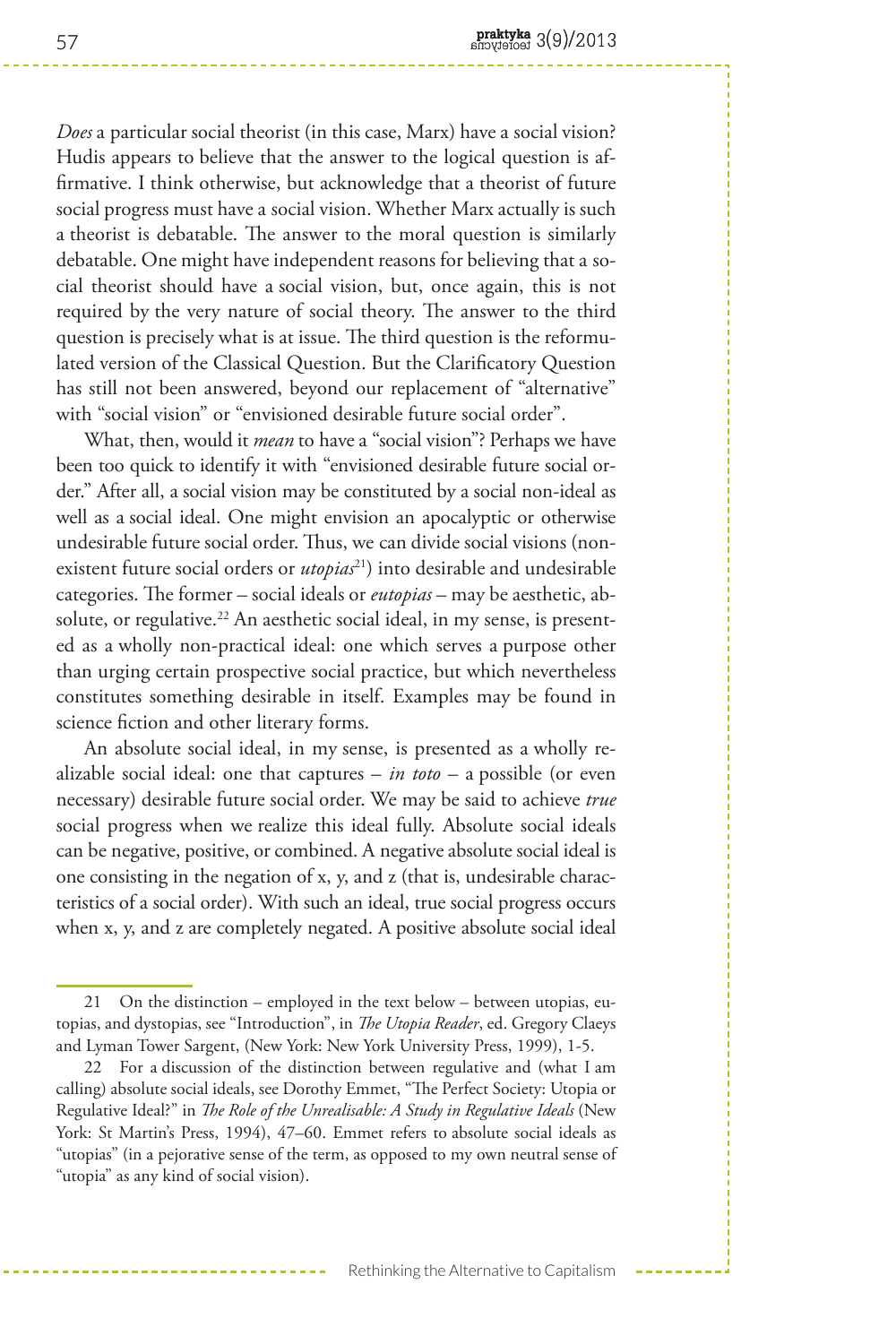is one consisting in the realization of a, b, and c (that is, desirable characteristics of a social order). With such an ideal, true progress occurs when a, b, and c are completely realized. A combined absolute social ideal is one consisting in *both* the negation of x, y, and z *and* the realization of a, b, and c. With such an ideal, true progress occurs when both x, y, and z are completely negated and a, b, and c are completely realized.

A regulative social ideal, in my sense, is presented as (what is in all probability) an unrealizable social ideal that nevertheless serves to guide prospective social practice. We may be said to achieve social progress to the degree that social reality approximates to this ideal (without entirely corresponding to it). Regulative social ideals can be negative, positive, or combined. A negative regulative social ideal is one consisting in the (unrealizable) absence of x, y, and z. With such an ideal, social progress occurs to the degree that x, y, and z are reduced and ultimately minimized (not negated). A positive regulative social ideal is one consisting in the (unrealizable) presence of a, b, and c. With such an ideal, social progress occurs to the degree that a, b, and c are increased and ultimately maximized (not realized). A combined regulative social ideal is one consisting in *both* the (unrealizable) absence of x, y, and z *and* the (unrealizable) presence of a, b, and c. With such an ideal, social progress occurs to the degree that both x, y, and z are reduced and ultimately minimized and a, b, and c are increased and ultimately maximized.

Undesirable social visions (of non-existent future social orders or utopias) can be termed social non-ideals or *dystopias* and may also be aesthetic, absolute, and regulative. An aesthetic social non-ideal, in my sense, is presented as a wholly non-practical social non-ideal: one which serves a purpose other than cautioning against certain prospective social action, but which nevertheless constitutes something undesirable in itself. Again, examples may be found in science fiction and other literary forms.

An absolute social non-ideal, in my sense, is presented as a wholly realizable non-ideal: one that captures – *in toto* – a possible (or even necessary) undesirable future social order. We may be said to achieve *true* social regress (or change for the worse in the socio-political domain) when we realize this non-ideal fully. Absolute social non-ideals can be negative, positive, and combined. A negative absolute social non-ideal is one consisting in the negation of a, b, and c (that is, once again, desirable characteristics of a social order). With such a non-ideal, true social regress occurs when a, b, and c are completely negated. A positive absolute social non-ideal is one consisting in the realization of x, y, and

Undesirable social visions (of non-existent future social orders or utopias) can be termed social non-ideals or *dystopias* and may also be aesthetic, absolute, and regulative. An aesthetic social nonideal, in my sense, is presented as a wholly non-practical social non-ideal: one which serves a purpose other than cautioning against certain prospective social action, but which nevertheless constitutes something undesirable in itself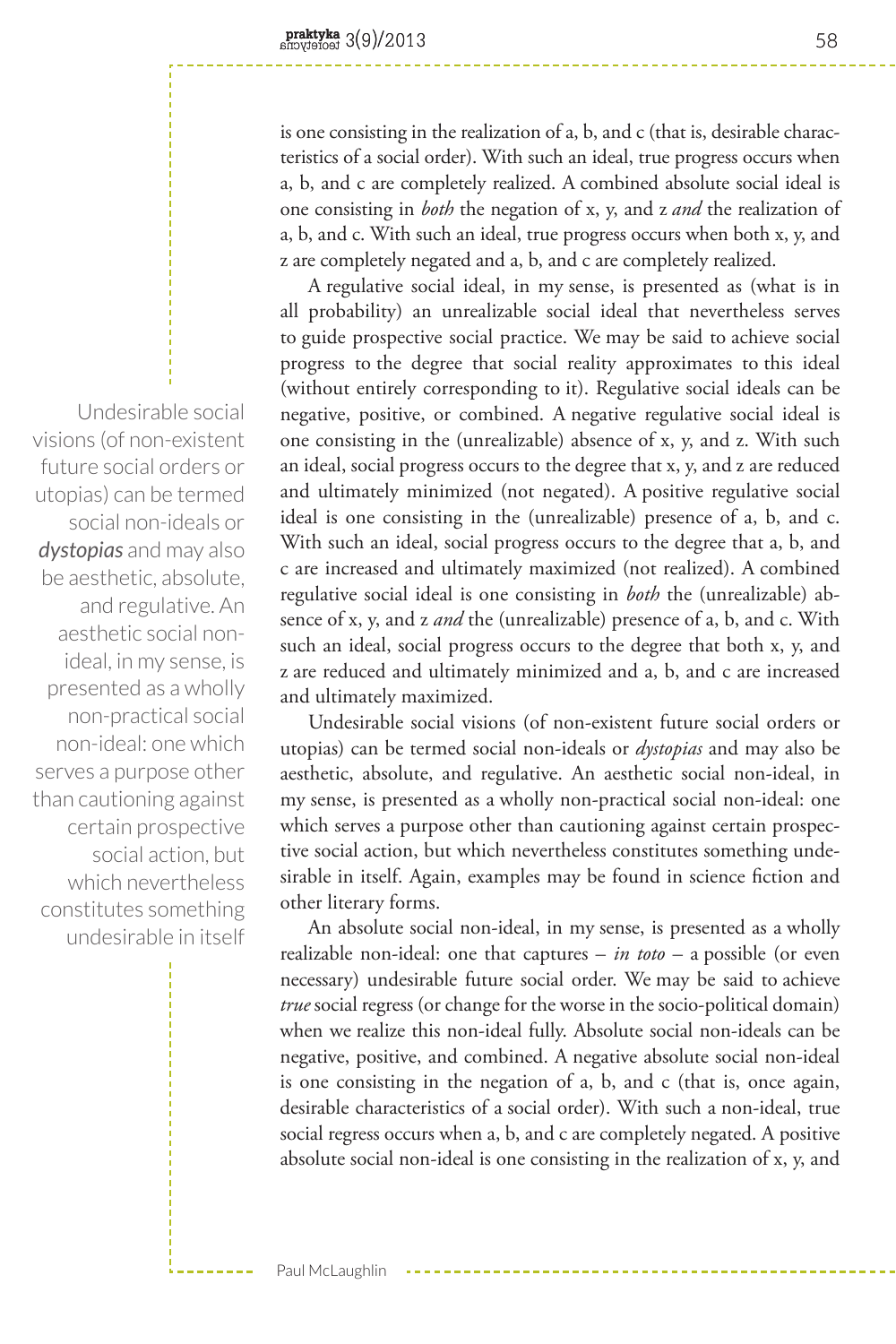z (that is, once again, undesirable characteristics of a social order). With such a non-ideal, true social regress occurs when x, y, and z are completely realized. A combined absolute social non-ideal is one consisting in *both* the negation of a, b, and c *and* the realization of x, y, and z. With such a non-ideal, true social regress occurs when both a, b, and c are completely negated and x, y, and z are completely realized.

A regulative social non-ideal, in my sense, is presented as (what is in all probability) an unrealizable social non-ideal that nevertheless serves to caution against prospective social practice. We may be said to achieve social regress to the degree that social reality approximates to this nonideal (without entirely corresponding to it). Regulative social non-ideals can be negative, positive, and combined. A negative regulative social non-ideal is one consisting in the (unrealizable) absence of a, b, and c. With such a non-ideal, social regress occurs to the degree that a, b, and c are reduced and ultimately minimized (not negated). A positive regulative social non-ideal is one consisting in the (unrealizable) presence of x, y, and z. With such a non-ideal, social regress occurs to the degree that x, y, and z are increased and ultimately maximized (not realized). A combined regulative social non-ideal is one consisting in *both* the (unrealizable) absence of a, b, and c *and* the (unrealizable) presence of x, y, and z. With such a non-ideal, social regress occurs to the degree that both a, b, and c are reduced and ultimately minimized and x, y, and z are increased and ultimately maximized.

The typology of social visions outlined above does not include detailed and non-detailed social visions of every type. It might do so, of course, but this distinction is a matter of some confusion in Hudis's account of Marx's social vision. It seems that, whatever type of social vision Marx (supposedly) offers, it is both detailed *and* non-detailed. However, the weight of evidence presented by Hudis supports a social vision of the non-detailed type (if any). It also supports – quite overwhelmingly – a social vision of the desirable type (again, if any). In other words, Marx (supposedly) offers a non-detailed social ideal. But of which type: aesthetic, absolute, or regulative? Given that his (supposed) social ideal is practical (indeed, revolutionary), it is clearly not aesthetic. Is it absolute or regulative, then? And is it negative, positive, or combined?

These are difficult questions, and Hudis provides no clear answers. This is not surprising, since he never raises the Clarificatory Question. But it appears that, whether Marx's (alleged) social ideal is absolute or regulative, Hudis denies that it is negative: it does not consist in the mere (realizable or unrealizable) absence of x, y, and z. This despite the fact that much of what he says about Marx's (alleged) social ideal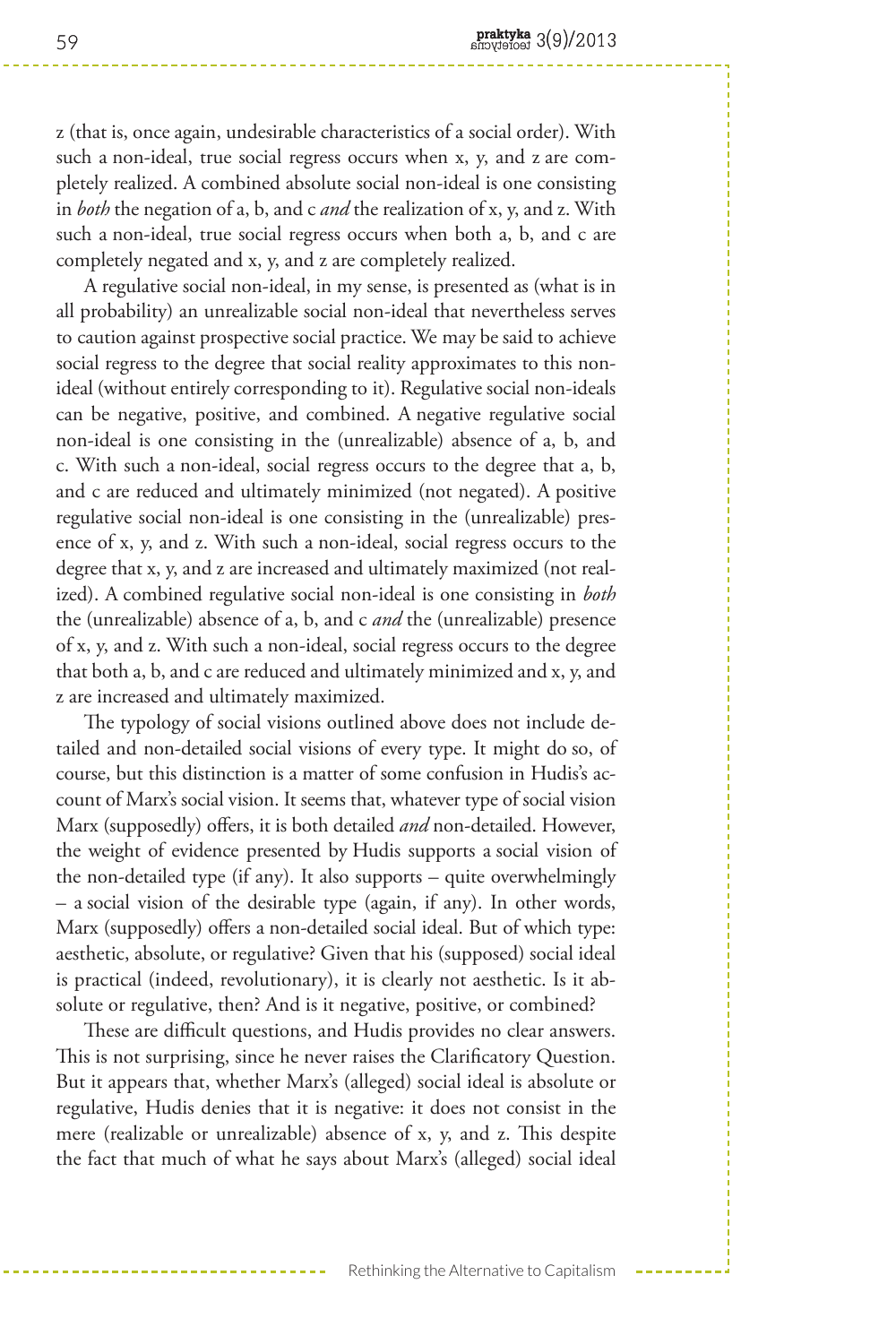is consistent with this formulation, as we saw above. Indeed, much of what he says about the stages of desirable future social development (or social progress) is consistent with the view that Marx offered a shorter-term negative regulative social ideal and a longer-term negative absolute social ideal. Why two stages, one might ask? Because, in general, "the process of creating a society is a long and laborious one," and a society can never "emerge *sui generis*, without (in the first, imperfect stage) bearing the birthmarks of the society from which it emerges"; subsequently, developing "on its own foundations" in the second stage, the new society can seemingly be completely realized.<sup>23</sup> In the shorter-term, in "the *lower* phase of socialism or communism" after its emergence from capitalism – in this, as yet, non-perfected or "*defective* stage" – there is, for example, "no value production [and] 'the producers do not exchange their products'"; but this only approximates (in terms of the absence of undesirable characteristics of capitalism) to communism-proper, which is unrealizable at this stage. In the longer-term, in "a higher phase of socialism or communism", "'from each according to their ability, (to) each according to their needs' prevails"; thus, communism-proper (here confusingly identified with a positive *ethical* principle rather than a negative *social* ideal) is ultimately realizable.<sup>24</sup>

Even if we reinterpret the two ideals in the two stages of social progress in a consistently regulative fashion, instead of interpreting the second ideal as absolute, it is difficult to conceive of them in a positive or even combined fashion. Thus, we may conclude that Hudis manages – at best – to find a negative regulative (if not absolute) social ideal in the works of Marx, but not the positive or at least combined regulative (if not absolute) social ideal that he apparently seeks. Whatever success we can attribute to Hudis in this regard is therefore a qualified success: success by a standard other than Hudis's own. However, this standard is obscure. I believe that Hudis should have answered the Clarificatory Question at the outset.

Notwithstanding my criticism of aspects of Hudis's recent work in this article, I should say that I am appreciative of and even sympathetic towards this work in a number of quite fundamental respects. With regard to his treatment of the Classical Question (his problem), I appreciate his sustained engagement with Marx, the ambition of his project, and his bravery in setting forth an unconventional and provocative position on the constructive side of Marx's thought. With regard to his

<sup>23</sup> Hudis, *Marx's Concept of the Alternative to Capitalism*, 193.

<sup>24</sup> Hudis, "Yes, There Is An Alternative", XXX.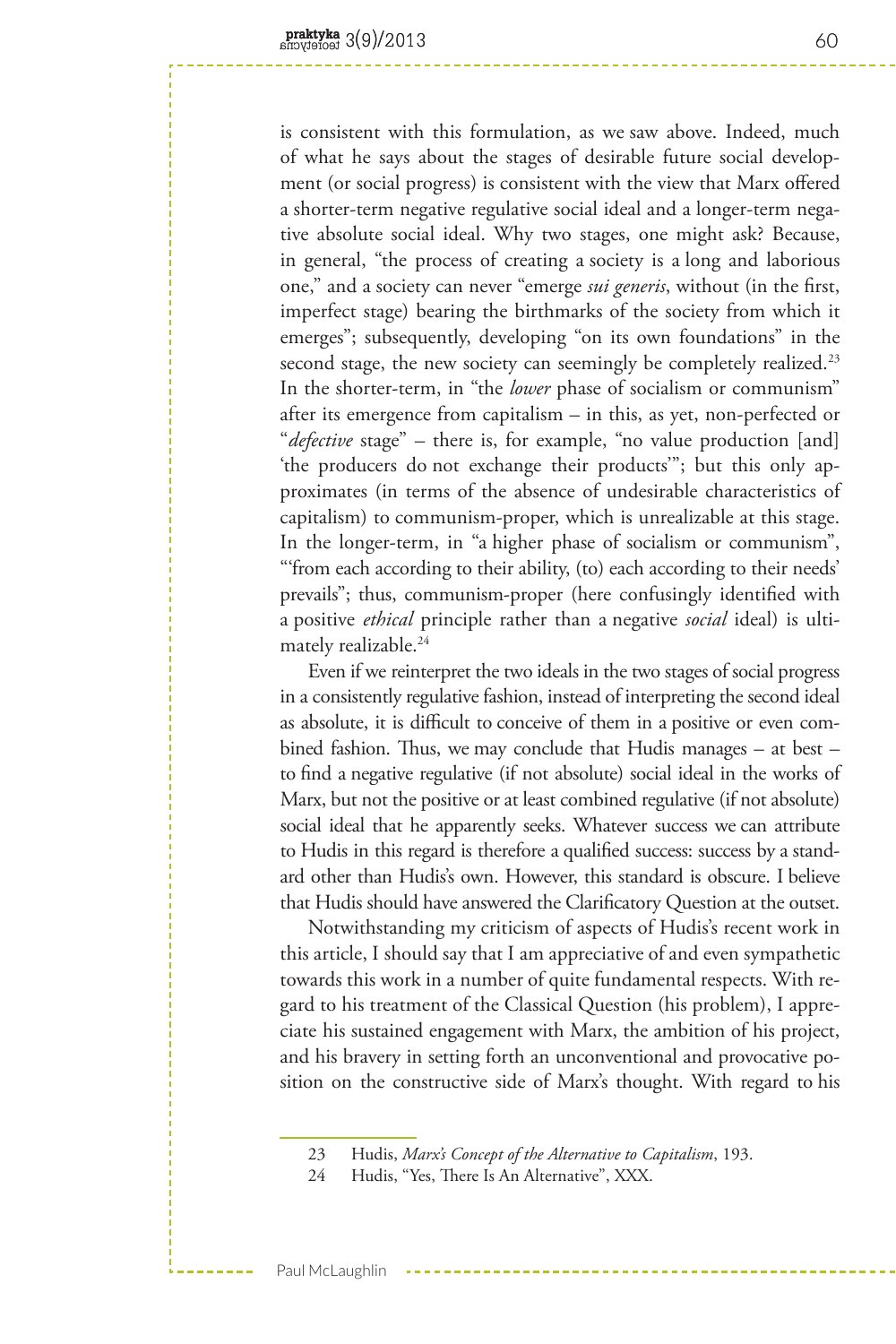treatment of the Contemporary Question (his motivation), I sympathize with his basic diagnosis of socio-economic and indeed ecological crisis, as well as his rejection of state-socialist strategies in the following passage:

[...] there is no mystery about the proper transitional form for creating a new society. That question was answered long ago. The struggles of the past 100 years have made it abundantly clear that decentralized, spontaneous forms of nonstatist organizations are best suited for making an exit from the old society.<sup>25</sup>

I also sympathize with his view that criticism and agitation are ultimately insufficient for achieving fundamental social change. Some vision of an "alternative" social order – to my mind, *however negative* – is necessary, too. Whether Marx – for all his critical acumen and latent humanism – is going to provide this social vision for us, even in its fundamentals, I very much doubt. For one thing, it remains doubtful (in spite of Hudis's work) that he provided – or wanted to provide – such a vision for his contemporaries. For another thing, it is even more doubtful that he could provide – or would have wanted to provide – a social vision for his descendants. But these are two separate claims, developed in response to two separate questions, Classical and Contemporary. Both of these questions are important, but they need to be handled with due care.

I also sympathize with his view that criticism and agitation are ultimately insufficient for achieving fundamental social change. Some vision of an 'alternative' social order – to my mind, *however negative* – is necessary, too. Whether Marx – for all his critical acumen and latent humanism – is going to provide this social vision for us, even in its fundamentals, I very much doubt

25 Ibid., XXX.